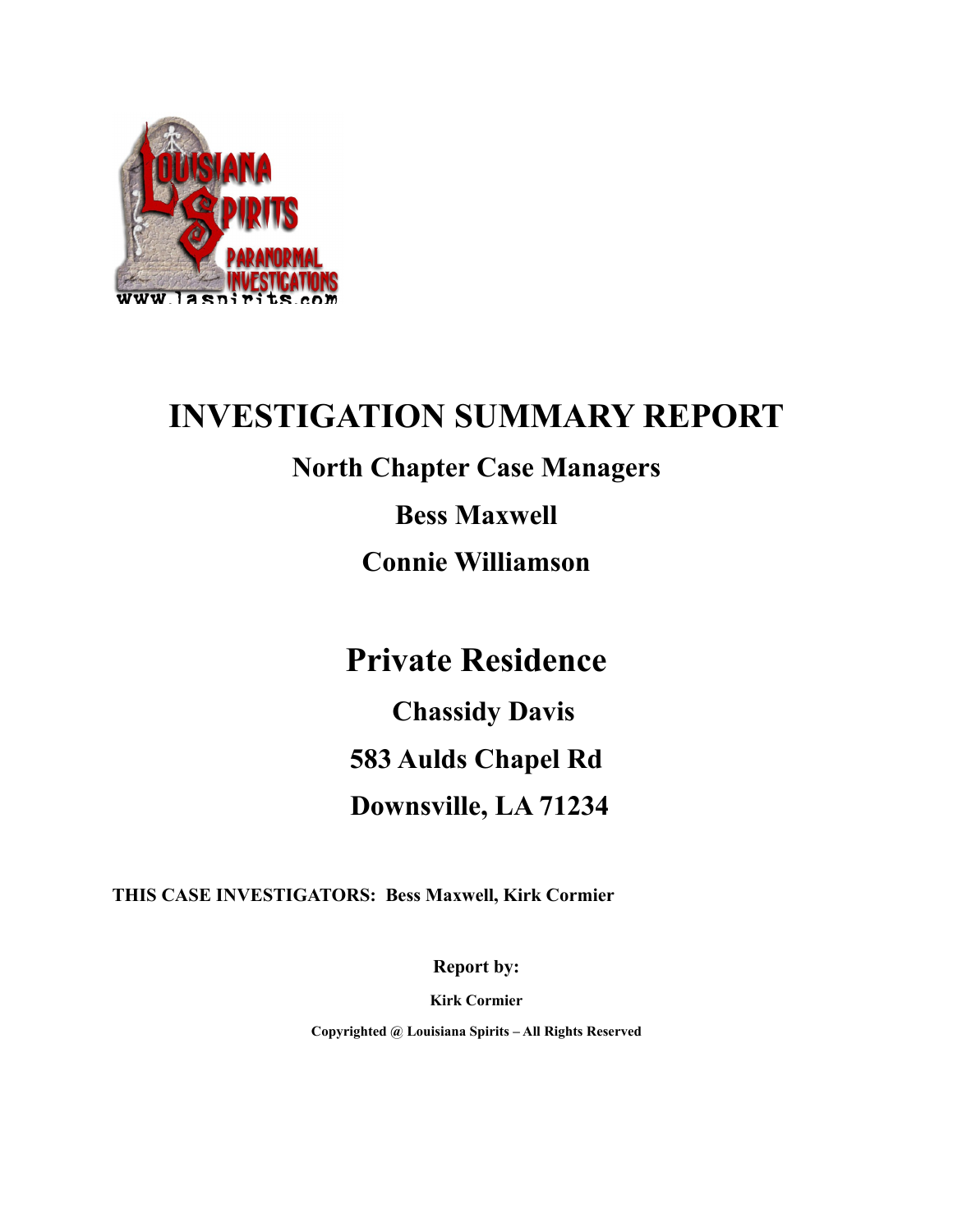# **HISTORY**

The husband, wife, and teenage daughter have been living in this residence for approximately two months. The residence is a twobedroom mobile home and located in a rural setting with significant distances between residences. The clients report highly active paranormal activity including, shadow figures, touching, voices, and other noises. The spirit is believed to be an older male who has fixated primarily on the daughter who, is strongly believed to be sensitive to this type of activity. She reports seeing this spirit man as well as hearing him. He has reported to be physical to persons in the home including producing scratches. Recently, the owners contacted a psychic medium by phone who informed them that the entity was a man who lived on the property in the past and had murdered his family. The medium also stated she had cleared the negative activity if not the spirit. The residence has also been saged which had temporarily decreased the activity for a time.

# **INVESTIGATION**

Date of Investigation: August 1, 2020

Equipment:

-Digital Voice Recorders

-GoPro full-spectrum camera, IR illuminators

-PS-7 Spirit Box

-Electro Magnetic Field (EMF) detectors: Rem-Pod, Mel Meter

The investigation began at approximately 8:00 pm and included EVP sessions in both bedrooms with more time spent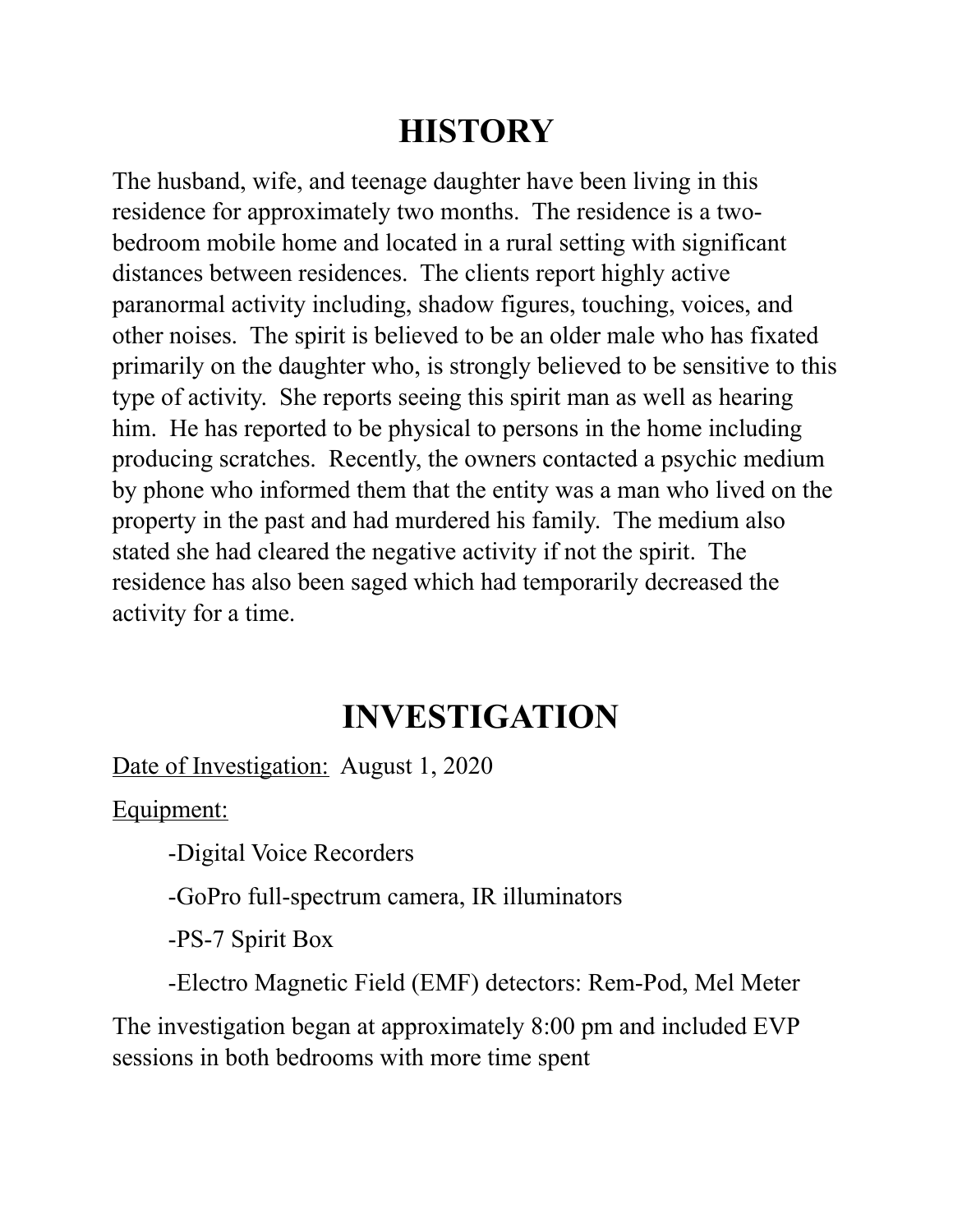in the daughter's bedroom as it has the most reported activity. The entire investigation was monitored by a GoPro full-spectrum camera located in the master bedroom and recording the entire length of the home. All efforts resulted in no personal experiences or evidence on digital recorders or GoPro camera. Also, no hits or anomalies were detected on EMF equipment. A cleansing with Palo Santo wood was performed throughout the residence before the clients returned.

When the clients returned at the end of the investigation, the daughter, her cousin, and Bess Maxwell did a short EVP session in the daughter's bedroom. The daughter stated that the entity was present at that time. Upon being urged to tell him to leave by the cousin, the daughter complied and reported that he was no longer there. The investigation ended at approximately 11:00 pm.

### **Personal Experiences**

None Reported

### **Model P-SB7 Spirit Box:**

Nothing captured

### **EVP's: (Electronic Voice Phenomenon)**

Nothing captured

### **Kinnect:**

Not utilized

### **EMF detectors**

Nothing experienced

# **Conclusion**